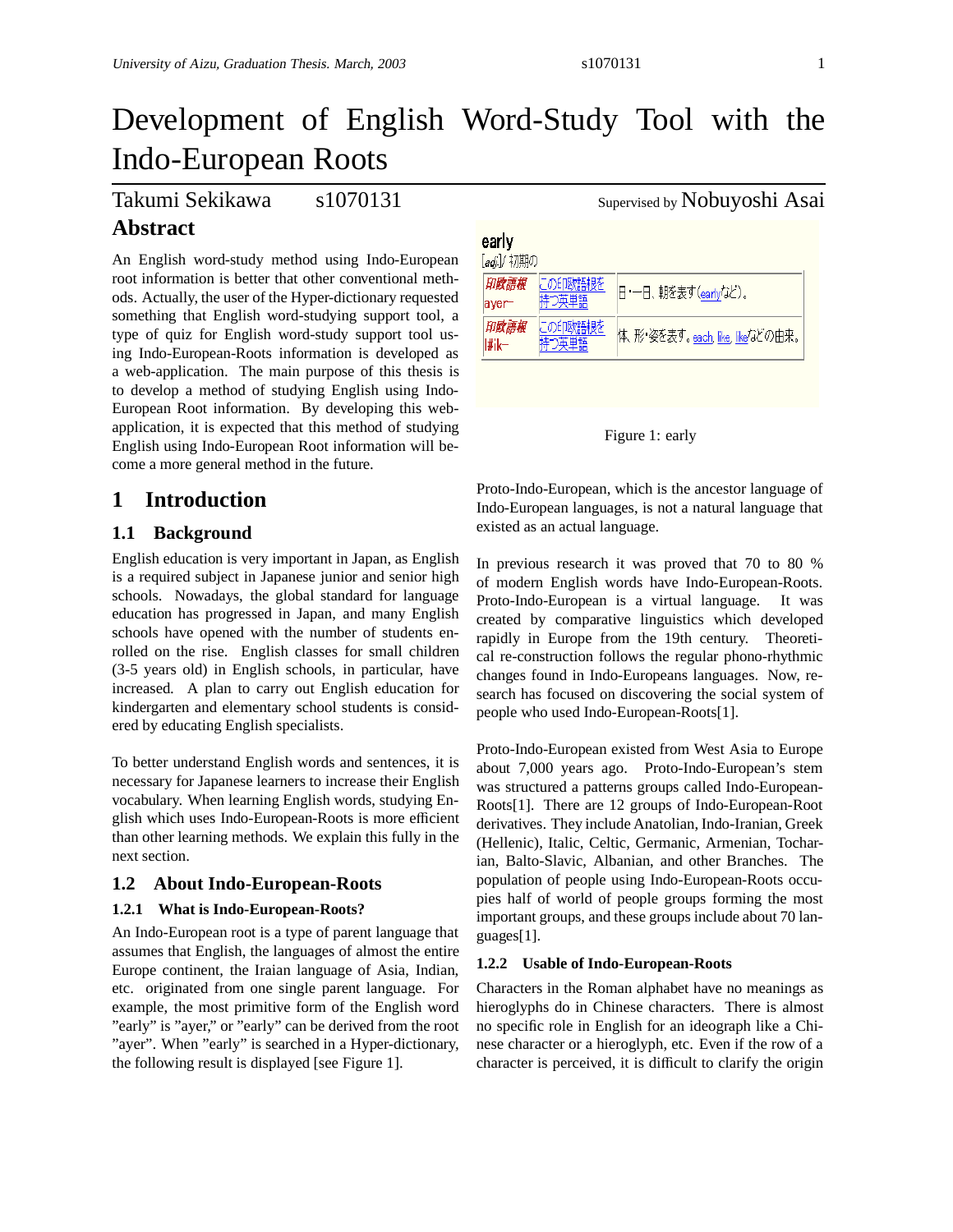

Figure 2: Proto-Indo-European

of the meaning of a word. But the English-word learning method using an Indo-European-Roots, informationbased hyper dictionary is an effective learning method compared to using only a typical English dictionary or wordbook. English education has changed from "memory" method to "learning" study method[2].

#### **1.3 About the English-Japanese Hyper Dictionary**

#### **1.3.1 Characteristics of the English-Japanese Hyper Dictionary**

The "English-Japanese Hyper dictionary" was created using Indo-European-Roots information which can be found on the World Wide Web. It was, produced by Ikebe of the CAI Laboratory at the University of Tsukuba and other graduates of the Mathematical Foundation of Computer Science Laboratory of University of Aizu in 2001. This dictionary is superior to a typical dictionary and has the following important characteristics:

- It can be used by anyone, everywhere, at anytime on the World Wide Web.
- It has a simple database, so it is easy to add, delete, and update data.
- All English words having the same Indo-European-Roots can be learned.
- It displays various meanings of a synonym, and contrasts them with an antonym by going back to by Indo-European-Roots.

In order to help Japanese students of English, the hyper dictionary includes Prefix data and stem data in the English word data. Prefixes and stems judged to be important are classified by referencing the American Heritage Dictionary third edition (AHD). So it can classify languages that have the same Indo-European-Roots and different prefixes. It can also classify some words that do not have Indo-European-Roots.

Research in this English-Japanese hyper dictionary uses 596 kinds of Indo-European-Roots as classified in the American Heritage Dictionary (AHD), which is one of the most commonly used English dictionaries in the United States.

#### **1.3.2 Function of English-Japanese Hyper dictionary**

Functions of the hyper-dictionary include the following:

- English words can be accessed from the front word concordance.
- Indo-European-Roots can be accessed from the front word concordance.
- Middle change words can be accessed from the front word concordance.
- Synonym lists.
- Indo-European-Root lists.
- Prefix lists.
- Stem lists.

### **2 Discussion**

#### **2.1 Purpose of this research**

There was no English-Japanese web dictionary using Indo-European-Roots until now, but I do not know about Indo-European-Root. While studying Indo-European-Roots, I used an Indo-European-Root based English-Japanese hyper dictionary. As stated in section [1.2.2], one can learn English words efficiently by using Indo-European-roots. But there is no English learning webapplication using Indo-European-Roots, so research to learn English web application using Indo-European-Roots is needed.

#### **2.2 About using some technology for research**

The technology of this Web-application is introduced next.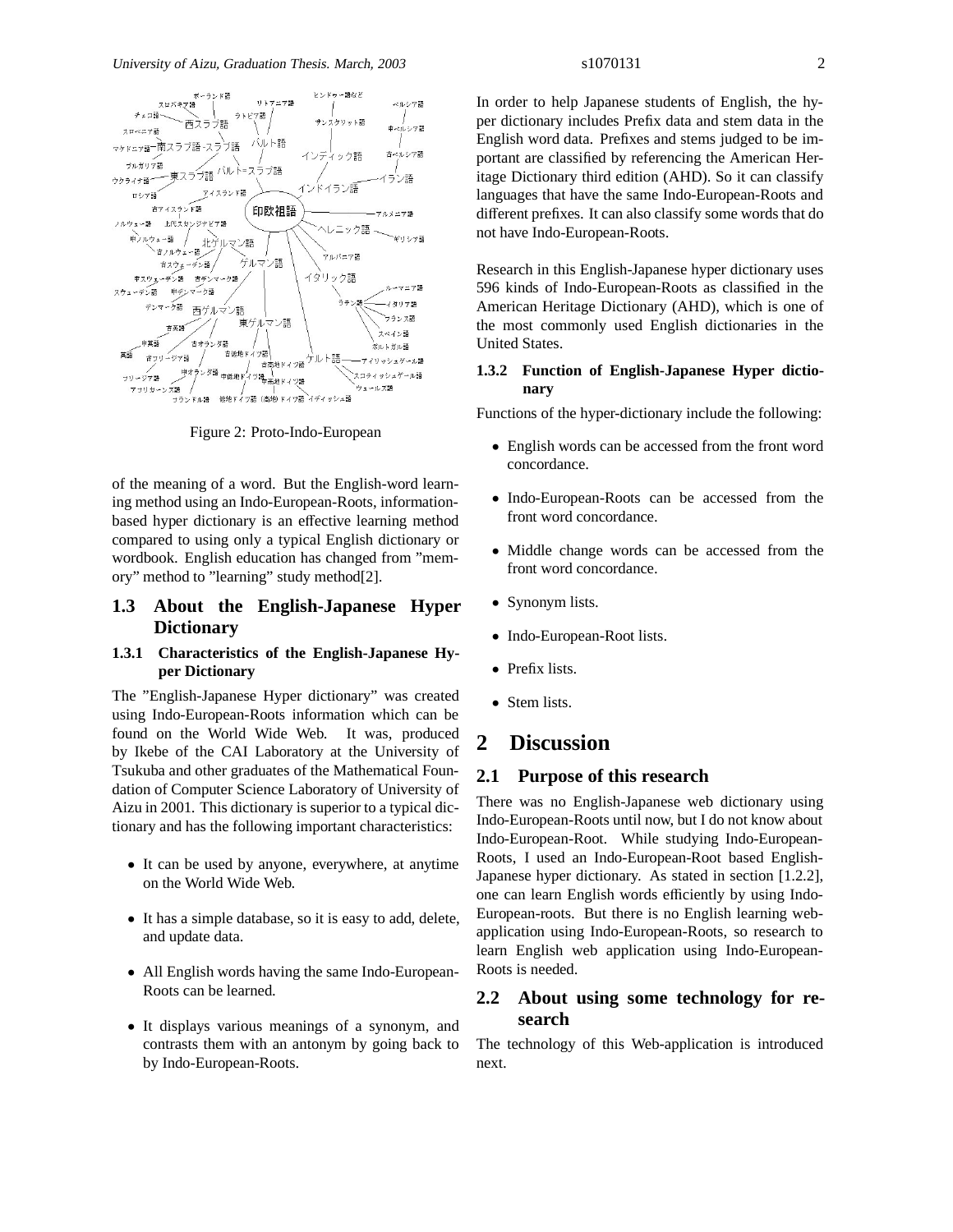| OS                 | RedHat 7.3J           |
|--------------------|-----------------------|
| Java Environment   | <b>J2SDK</b> 1.4.1-01 |
| Servlet Container  | Tomcat 4.0.6          |
| <b>RDB</b> Server  | MySQL 3.23.49         |
| <b>JDBC</b> Driver | mm.mysql              |

Table 1: Technology of web-application.

#### **2.2.1 About sevlet**

Servlet is one type of the ServerSide Java technology and has the same ability as Common Gateway Interface(CGI). First, Servlet reads data from the form tags of a web page or Java applet. It is possible to learn about a browser's ability and type, information about cookies, as well as client user data. Second, the Servlet processes these data. The result is created by HTML. Finally, Servlet sends HTML to the client and the result is shown in the browser.

#### **2.2.2 About JSP**

Using Servlet, HTML must be written in source code, so the programmer has to compile all source code if he/she wants to slightly change the HTML code. In order to make up for the Sevlet's weak points, JSP was created. JSP has the following characteristics:

- Using JSP with Servlet, a programmer can use both static and dynamic HTML.
- JSP is basically written in HTML. Java source code is written in tags called Scriptlet.
- If JSP is called by Servlet, the source is compiled. Then, JSP obtains the data and creates HTML.

#### **2.2.3 About MySQL**

MySQL is a free Relational DataBase (RDB) server, that has a simple function. The search speed of MySQL is the faster than that of any other RDB server. MySQL adopts GNU General Public License.

#### **2.2.4 About JDBC**

JDBC (Java database Connectivity) is developed by JavaSoft.com. It is necessary for connecting MySQL, JSP and Servlet. API (Application Program Interface) can be used regardless of the kind of database in Java, and it is JDBC.

#### **2.3 About web-application and purpose**

#### **2.3.1 Function of this web-application**

We next explain the English word-study support tool using Indo-European-Roots information its function in this section. First, this web-application has the following functions:

- 1. An Indo-European-Root is selected from 1,348 roots and a question is made automatically from it.
- 2. Question is displayed in 1-5 textboxes (2-1) and English words for a hint (2-2), and it displays some means (2-3).
- 3. This web-application user answers the question using examples from English words for hint (2-2) and some means (2-3), and moves to the next question.
- 4. After the user answers the question, it displays a sufficient answer (4-1) and a score (4-2). The user can check the sufficient answer (4-1) and score (4- 2).

This function enables students to learn English more efficiently [Figure  $3 \& 4$ ]. This web-application is evaluated by users highly, and the this learning method will be used widely. It is one of the purposes.

#### **2.3.2 Characteristic of web-application**

This web-application uses the database of the Hyperdictionary, so if information of Hyper-dictionary is upgraded, the web-application is upgraded together.

But the original database for Hyper-dictionary has the following adverse effects:

- 1. There are no English words that can be randomly and automatically selected from Indo-European Roots of 1,358 roots in the hyper-dictionary database.
- 2. The Hyper-dictionary database has English words which have no meaning.
- 3. This web-application programs cannot discriminate when an English word has more than two meanings in the database of the hyper-dictionary.

In the case of 1 and 2, it is a problem for this webapplication and hyper-dictionary too, these words were dropped from this web-application, so this trouble was solved. Case 3 is explained with following example. "fan" is entered in the database of the hyper-dictionary.

This a database, when "fan (1)" became a question in the web-application, "fan (1)" is the correct answer in textbox, but when "fan" is the wrong answer, it is cut  $"(1)"$  or  $"(2)"$  in this web-application, and it is solved.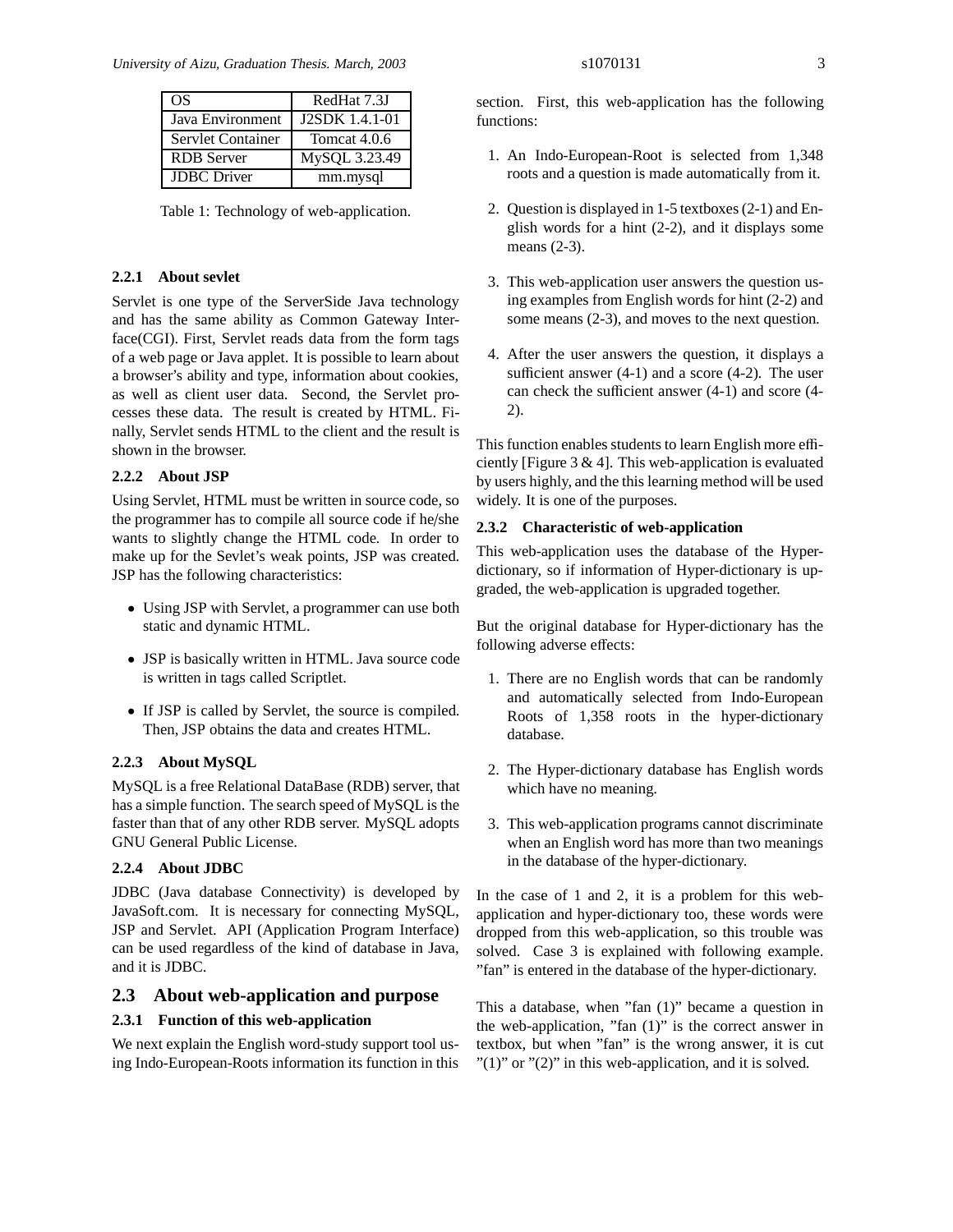$1/5$ 

設問1.印欧語根 「reg-」を持つ英単語  $2 - 3$ 

| 綴り           | 意味                                      |
|--------------|-----------------------------------------|
|              | 王の,国王の,女王の,王立の,気高い,壮麗な,特製の              |
|              | (事実に合致して)正しい 間違いのない 正確な                 |
|              | 哀歌,葬送歌,葬送曲,挽歌,悲歌                        |
| redress      | 改善,矯正(手段),償い,救済(策)                      |
| reckon       | ~を勘定に入れる,計算する,数える,~の中に加える               |
| insurrection | 反乱 暴動                                   |
| regal        | (帝)王の,王者らしい,堂々たる,堂々とした,威厳がある            |
|              | 君臨, 御代, 在位期間, 支配, 治世, 統治                |
| rectum       | 直腸                                      |
| irregular    | 不規則変化の, でこぼこの, 不規則な, 不揃いの, 不同の,<br>変則的な |
| $3 - 1$      | $3 - 2$<br>□ 設問2へ                       |

Figure 3: Exam page

設問1. 印欧語根「reg-」を持つ英単語

|   | かり    |                             |
|---|-------|-----------------------------|
|   |       | 書臨 御代 在位期間 支配 治世 統治         |
| 拱 |       | ま支に合成してはしい、開連いのない、止確な       |
|   |       | 主の、国王の、女王の、王立の、気南い、杜賢な、特製の  |
|   |       | 東歌 葬送歌 葬送曲、执歌、狂歌            |
|   | regal | キリ王の、王者らしい、草々たる、草々とした、威張がある |

提供

ात

設問2. 日地店根「cai-1」を持つ英単語

正確 FJ **Bat** すまないと思って、気のとくな、摂入 torry

オノき線。(まわに)伊南

設問3. 印取語根「klerg-」を持つ英単語

TF 97

設問4. 日地油根「bhr#ug-」を持つ英単語





| 正装 一层以 | <b>ALLEY</b>           |
|--------|------------------------|
|        | ○ ame Fの不自由な 体が利いなくなった |





| Spell  | Mean |
|--------|------|
| fan(1) |      |
| fan(2) |      |

Table 2: fan

# **3 Conclusion**

By developing a web-application, we learned programming technique of java and JSP, usability of a Indo-European-Root, and the making and design of webapplication for this web-application users, and configuration of this web-application systems, etc.

By using the database of the Hyper-dictionary in webapplication development, we could better understand the design of this database, its characteristic, and some issue points.

### **References**

- [1] C.Watkins,*"The American Heritage Dictionary of Indo-European Roots SECOND EDITION"*, HOUGHTON MIFFLIN COMPANY, 2000
- [2] Y.Ikebe,*"Indo-European-Roots information based English-Japanese hyper dictionary"*, http://mfntsv1/hidic/
- [3] H.Tanaka,*"Hajimete no JSP* & *Servlet"*, SOFT BANK, 2001
- [4] J.O'Neil,*"Teach Yourself Java"*, SHOEISYA, 1999
- [5] S.Lee,*"Information of Indo-European roots"*, http://home.att.ne.jp/iota/gogenkenkyu/newpage1.htm, (current Dec.2002)
- [6] HOUGHTON MIFFLIN COMPANY, *"The American Heritage Dictionary of the English Language FOURTH EDITION"*, 2000
- [7] SANSEIDO HENSYUJYO, *"GRAND CONCISE ENGLISH-JAPANESE DICTIONARY First Edition*,Sanseido Co.,Ltd., 2001
- [8] S.FIELD, *Screenplay THE Foundations of Screenwriting Expanded Edition Third Edition*, Bantam Doubleday Dell Publishing Group, Inc., 1984
- [9] Y.Matsuo, *Hyper English Word Study Dictionary with Indo-European Roots*, University of Aizu, Graduation Thesis. Mar, 2003